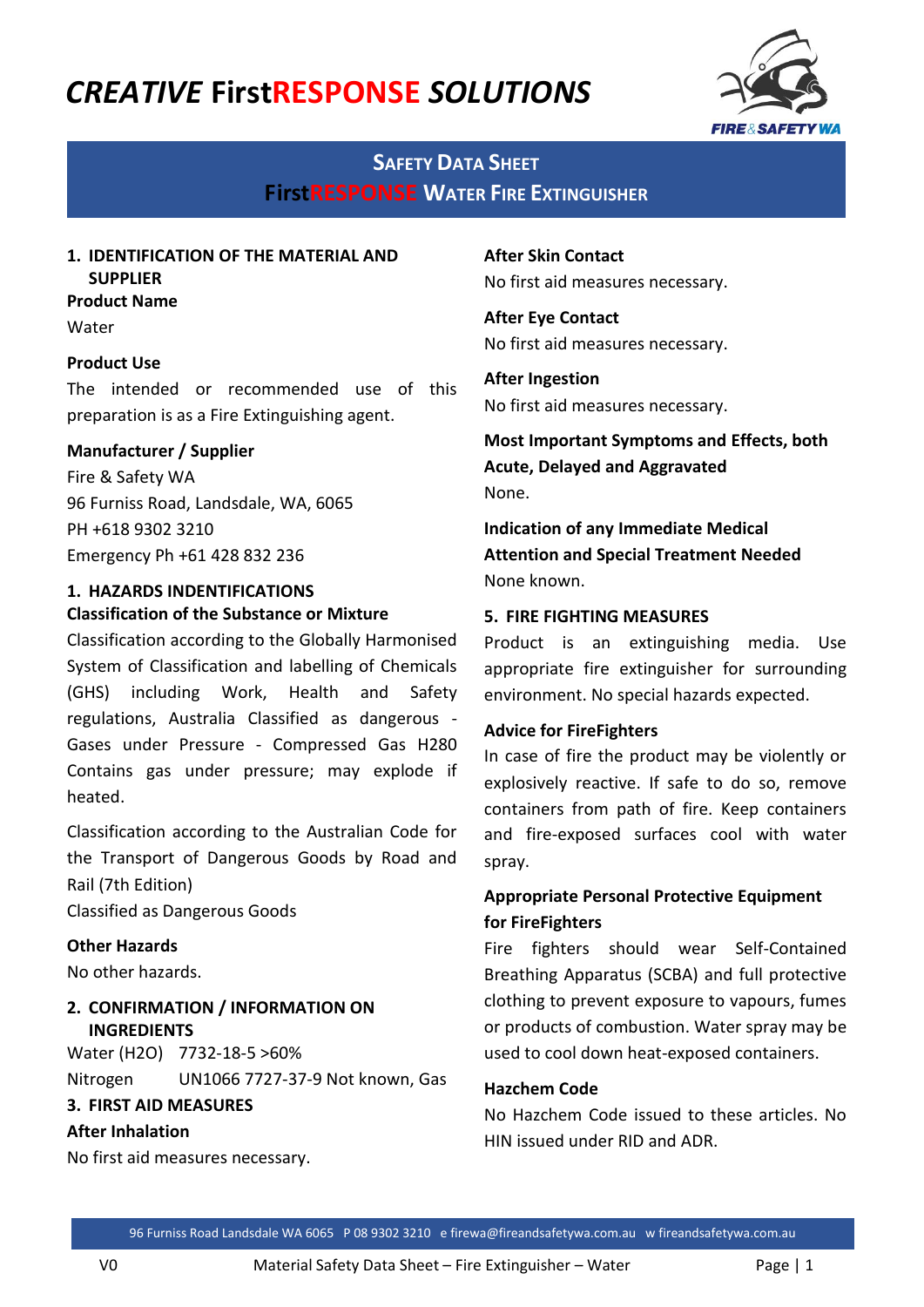

**6. ACCIDENTAL RELEASE MEASURES Personal Precautions, Protective Equipment and Emergency Procedures** None.

**Necessary Environmental Precautions** If possible contain the spill.

**Methods and Materials for Containment and Cleaning Up**

None necessary.

#### **7. HANDLING AND STORAGE Precautions for Safe Handling Advice on Safe Use of Product**

Maintain high standards of personal hygiene i.e. Washing hands prior to eating, drinking, smoking or using toilet facilities.

**Advice on Safe Handling** Keep containers sealed when not in use.

**Environmental Precautions** No precautions necessary.

#### **Technical Measures and Storage Conditions**

Always store in dry, cool area out of direct sunlight in original container with lid tightly closed.

#### **8. EXPOSURE CONTROLS AND PERSONAL PROTECTION**

**Control Parameters / Occupational Exposure Limit Values**

According to the Hazardous Chemical Information System (HCIS), no exposure standards have been established for this mixture or its ingredients.

#### **Appropriate Engineering Controls**

Systems under pressure should be regularly checked for leakages.

#### **Individual Protective Measures, e.g. Personal Protective Equipment**

The following recommendations should be considered although not needed. Wear chemical goggles, chemical resistant gloves and dust mask.

**Environmental Exposure Controls** No information available.

#### **9. PHYSICAL AND CHEMICAL PROPERTIES**

**Appearance Physical State** Liquid **Colour** Clear **Odour** Odourless Odour threshold is subjective and inadequate to warn for overexposure. **pH** No information available. **Melting Point (°C)** No information available. **Boiling Point (°C)** 100. **Molar Mass** No information available. **Critical Temp. (°C)** No information available. **Flash Point (°C)** No information available. **Evaporation Rate (ether=1)** No information available. **Flammability Range (vol% in air)** Non flammable. **Vapour Pressure (at 20°C)** No information available. **Vapour Density** No information available. **Relative Density, Gas (air=1)** No information available. **Relative Density, Liquid (water =1)** No information available. **Solubility in Water** Completely soluble. **Partition Coefficient n-octanol/water** No information available. **Viscosity at 20°C (mPa.s)** No information available. **Explosive Properties** No information available. **Molecular Weight** No information available. **Other Information**

**Odour Threshold**

Specific gravity 1.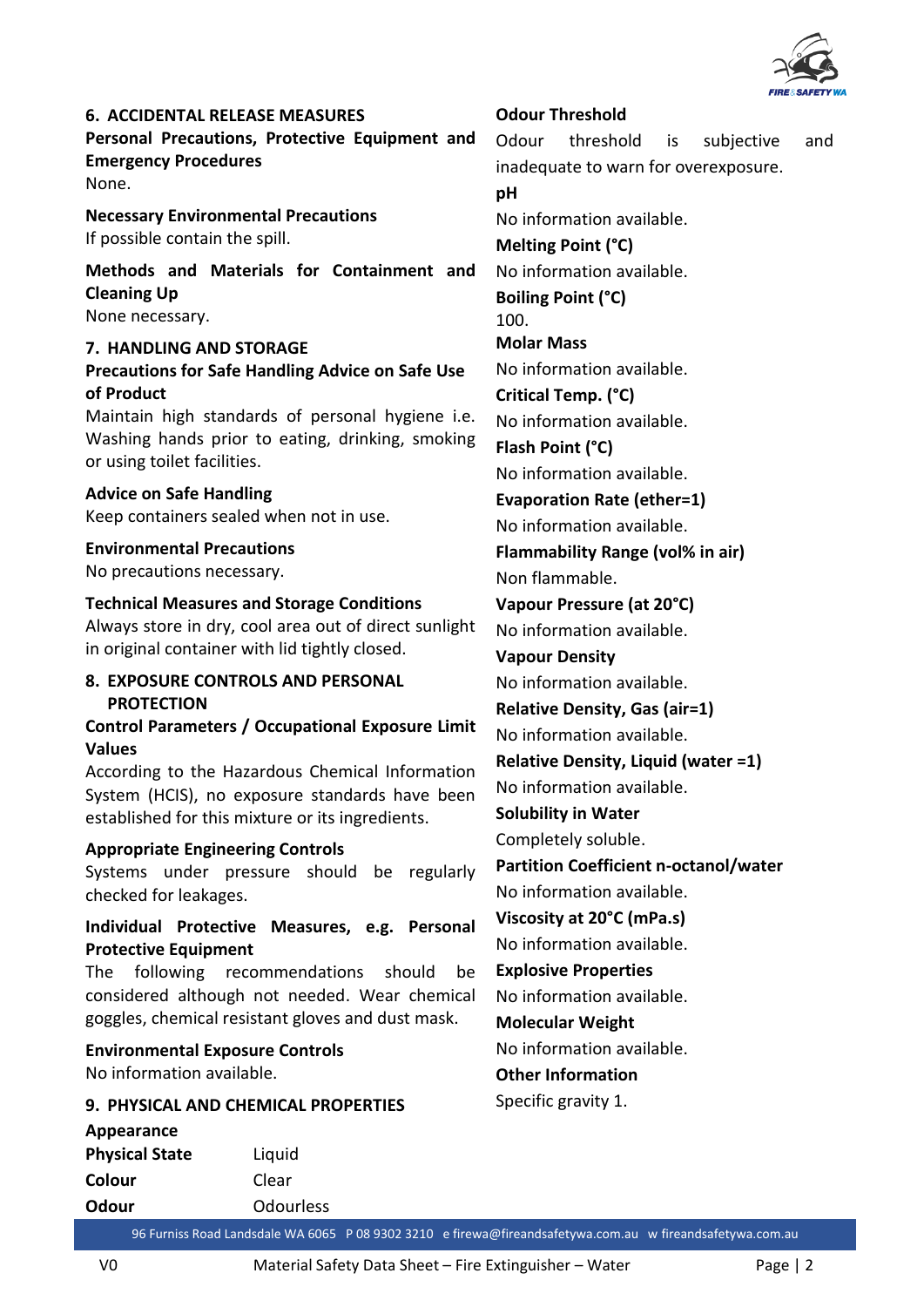

### **10. STABILITY AND REACTIVITY Reactivity**

Reacts with incompatible materials.

**Chemical Stability Storage and Handling Conditions.**

**Possibility of Hazardous Reactions** None.

No special measures are necessary. Stable under normal ambient.

# **Conditions to Avoid**

Not known.

**Hazardous Decomposition Products** Not known.

# **11. TOXILOGICAL INFORMATION**

**Mixture Related Information - Toxicological Tests**

No toxicity data is available for this specific product.

**Information on Possible Routes of Exposure** No information available.

**Early Onset Symptoms Relating to Exposure** No information available.

### **12. DELAYED HEALTH EFFECTS FROM EXPOSURE**

**Toxicity Information** This chemical formulation has not been tested for health effects.

#### **Acute Toxicity**

This product has not been tested.

#### **Skin Corrosion/Irritation**

This product has not been tested.

#### **Serious Eye Damage/Irritation**

This product has not been tested.

**Respiratory or Skin Sensitisation**

This product has not been tested.

**Respiratory or Skin Sensitisation**

This product has not been tested.

# **Germ Cell Mutagenicity**

This product has not been tested.

#### **Carcinogenicity**

This product has not been tested.

**Reproductive Toxicity** This product has not been tested. **Specific Target Organ Toxicity (STOT ) single exposure** This product has not been tested. **Specific Target Organ Toxicity (STOT ) repeated exposure** This product has not been tested. **Aspiration Hazard** This product has not been tested.

**13. DISPOSAL CONSIDERATIONS Ecotoxicity** Persistence and degradability. **Non Toxic** No information available. **Bioaccumulative Potential** No information available. **Mobility in Soil** No information available. **Environmental Protection** Not necessary.

No harm to the environment is expected from this preparation. Dispose of in compliance with national, regional and local provisions that may be in force.

#### **14. TRANSPORT INFORMATION**

| <b>UN Number</b>            | 1044                      |
|-----------------------------|---------------------------|
| <b>ADG Class</b>            | 2.2                       |
| <b>Packing Group</b>        | Not applicable            |
| <b>Proper Shipping Name</b> | <b>FIRE EXTINGUISHERS</b> |
|                             | with compressed or        |
|                             | liquified gas             |

# **HAZCHEM**

#### **Emergency Action Code** 2TE

Avoid Transport on vehicles where the load space is not separated from the driver's compartment. Ensure vehicle driver is aware of the potential hazards of the load and knows what to do in the event of an accident or an emergency.